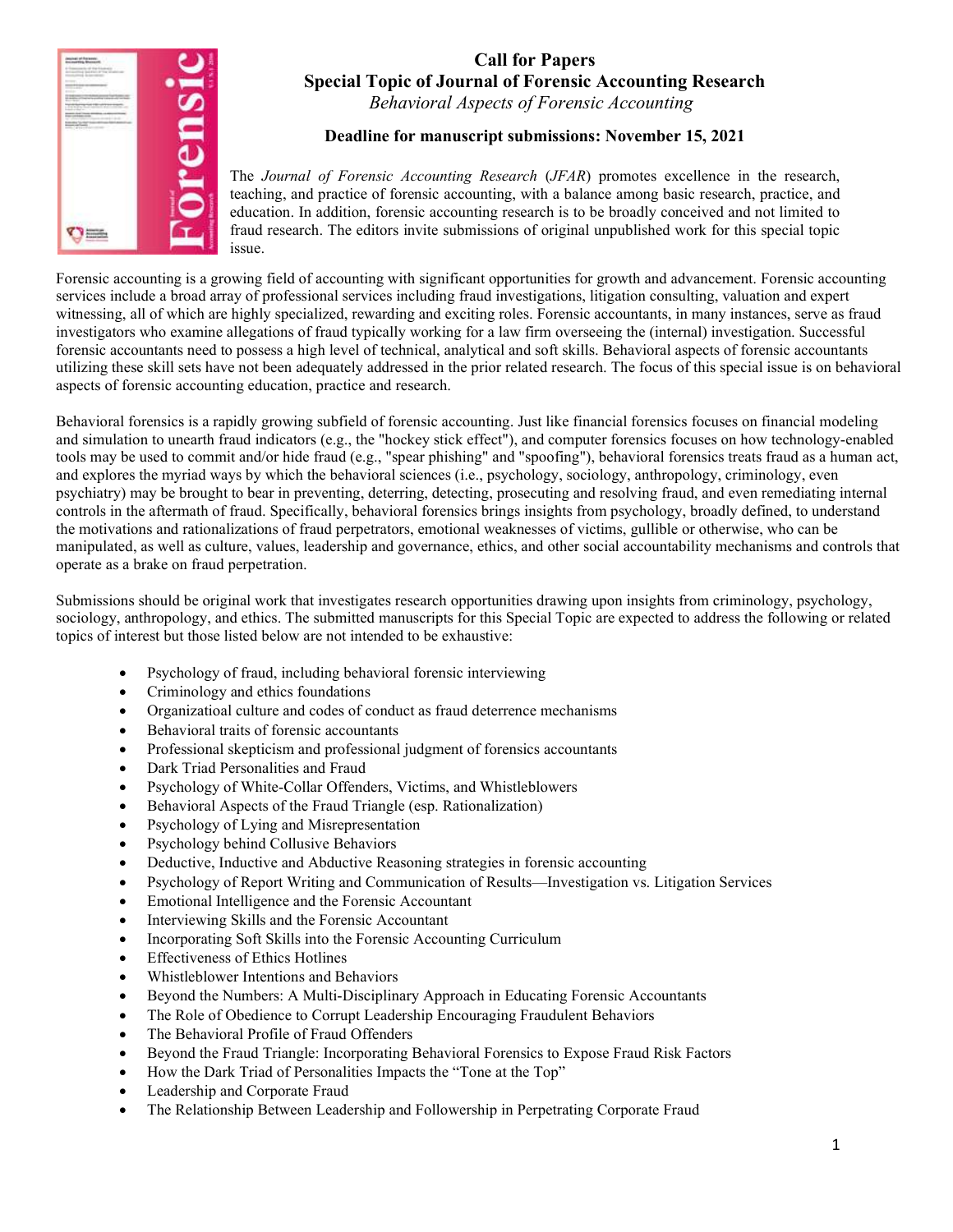- Workplace Bullying and Corporate Fraud
- The Causes of Organizational Misconduct
- Challenges in Overcoming Organizational Misconduct
- The Mitigation of Organizational Misconduct
- Cultural Differences Impacting the Role of Forensic Accounting and Fraud Examination
- The Role of Forensic Accounting in Uncovering Predatory Fraud Practices
- The Behavioral Profile of Predatory Fraud Offenders
- The Importance of Forensic Accountants in Understanding the Criminal Thinking Traits of Fraud Offenders
- Recognizing Criminal Thinking Interpersonal Strategies of Fraud Offenders During Fraud Examination Interviewing
- The Role of Gender in Devising Interviewing Strategies
- International Considerations of the Role of Forensic Accounting in Mitigating Corporate Fraud
- The Role of Universities in Teaching Accounting Students Forensic Issues in a Holistic Manner
- The Role of the Forensic Accountant in Uncovering Terror Financing
- The Political Accommodation of Corporate Fraud
- Groupthink as an Organizational Misconduct Risk Factor
- The Inclusion of Forensic Accountants on Audit Engagements
- Professional Skepticism and Fraud Detection
- Group processes in understanding collusion and complicity
- Emotional manipulation of fraud victims

### Key Words and Areas of Interest

- Behavioral Forensics
- Organizational Culture
- Ethics
- Corporate Governance and Group Behaviors
- Aspects of Anthropology, Criminology, Sociology, and Psychology

## Manuscript Idea and Document Mentorship

As part of the manuscript and acceptance process, topic editors offer manuscript mentorship. The mentorship will proceed in multiple phases:

**Phase 1 – The Idea Stage:** Interested author(s) can submit a two-page idea proposal document addressing the following key issues:

(1) The research/practice problem (question or concern) and how your research addresses the problem;

(2) A brief research literature review for the topic under consideration - how does your proposed work fit into the stream of existing research;

(3) A brief description of the research methodology, the statistical model and key variables;

(4) A brief description of the data, data source and how the data will be examined;

(5) \*Why the research question is important to practicing professionals and the academy – how the research aligns with the goals of JFAR; How will the results of the research benefit practicing professionals and the academy.  $*$ 

Submit proposals by email to the guest editors. The editors will provide feedback related to quality and potential contribution of the proposed idea as well as key areas to address as the author(s) execute the research. Submissions greater than two pages will be rejected.

Phase 2 – The Operational Phase: Assuming that the researchers received positive feedback in phase 1, the authors should submit a 10-page proposal update/preliminary findings document. The document should address the following key issues:

- (1) Update the Phase 1 The Idea Stage 2-page idea proposal document;
- (2) Expand the literature review and include the research question(s) and or the hypotheses (2-3 pages);
- (3) Expand the research methodology (1 page);
- (4) Describe the preliminary findings (4 pages with 2 or 3 small tables).